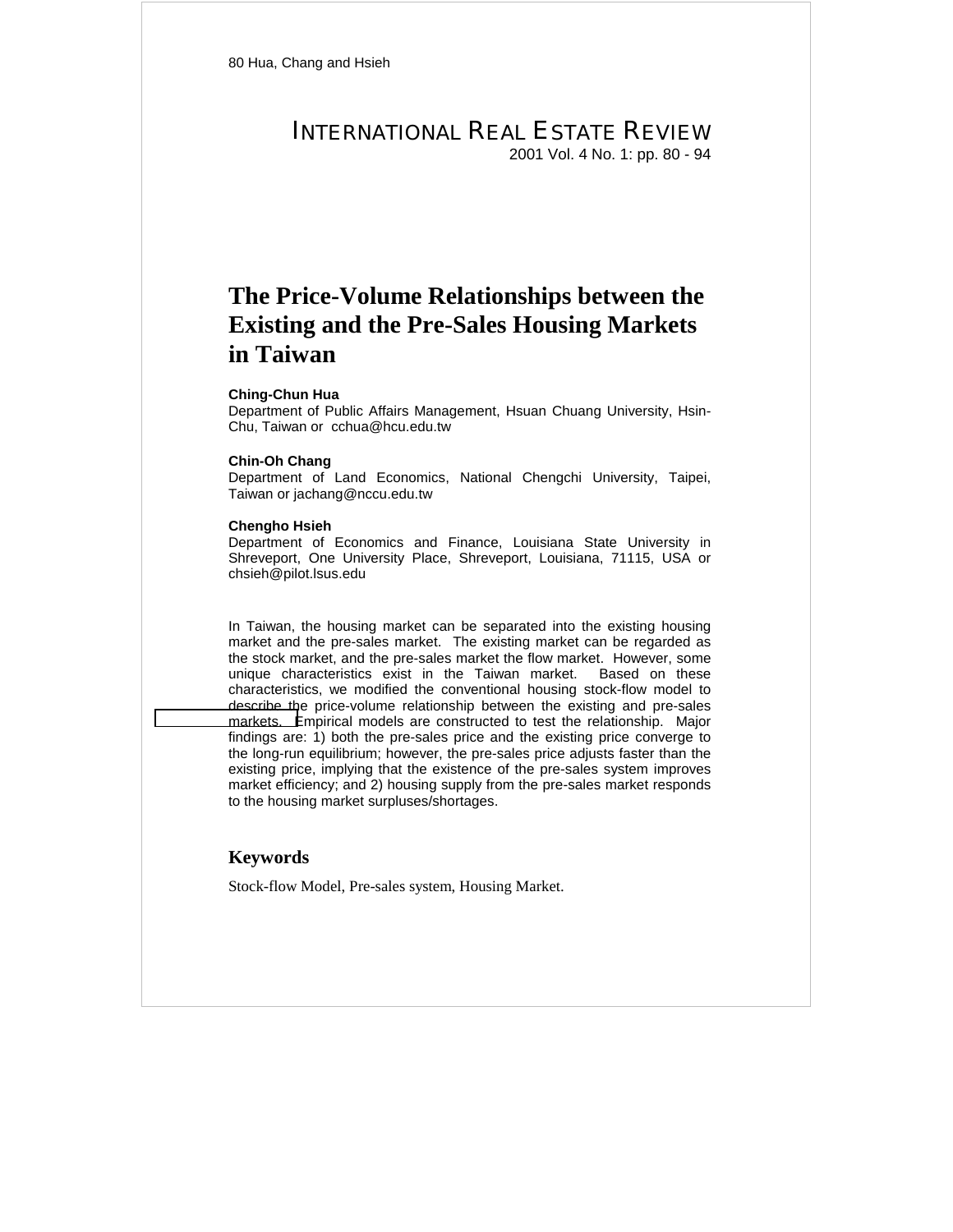# **Introduction**

In Taiwan, the housing market can be separated into the pre-sales and the existing housing markets. The pre-sales system also plays an important role in housing markets in other Asian countries.<sup>1</sup> In the pre-sales market, builders are allowed to sell the housing units, while still at planning stage, right after obtaining the building permits. This practice provides builders the opportunity to assess sales performance before actually committing investment funds. Besides, the down payments made by buyers provide an additional source of funding to the builders. The down payment is paid in installments according to an agreed-upon schedule between the buyer and the builder.<sup>2</sup> The buyers, on the other hand, can reduce price risk by locking-in the purchase price. Besides, paying the down payment in installments instead of a lump sum provides a form of financing to the buyer. These advantages have popularized the pre-sales system in Taiwan, and new housing units are marketed and sold predominantly through this system. In addition, the presales market is in nature similar to the futures/forward markets. $3$ 

In the existing housing market in Taiwan, the buyers and sellers transact on "housing stock," which are existing housing units. Meanwhile, in the presales market, the transactions are on "housing flow," which are new housing units still in the construction or planning stage. The price-volume relationship between the existing and pre-sales markets in Taiwan may be similar to the stock-flow relationship described by the Fisher-DiPasquale-Wheaton (FDW) Model (Fisher [1992]; DiPasquale, et al. [1992, 1994, 1996]; and Renaud, et al. [1996]). However, some special characteristics exist in the Taiwan markets. Therefore, we modified the FDW model based on those characteristics to describe the price-volume relationship between the existing and pre-sales markets. Empirical models are constructed to test the relationship. The major findings are: 1) both the existing price and the presales price converge to the long-run equilibrium; however, the pre-sales price adjusts faster than the existing price, implying that the existence of a presales system improves housing market efficiency, and 2) new housing supply from the pre-sales market responds to housing market surpluses/shortages.

 $\overline{a}$ 

<sup>&</sup>lt;sup>1</sup> For example, Hong Kong, China, and Japan. (See Wang et al. 2000)

 $2$  The total down payment is about 20% to 50% of the sales price of the housing unit. When the contract is signed, the buyer makes the first payment about 10% of the sales price. The remaining down payment is amortized into monthly payments based on the estimated total number of months for construction. The payments are made along with the progress of the construction.

 $3$  See Chang & Ward (1993) for related discussions.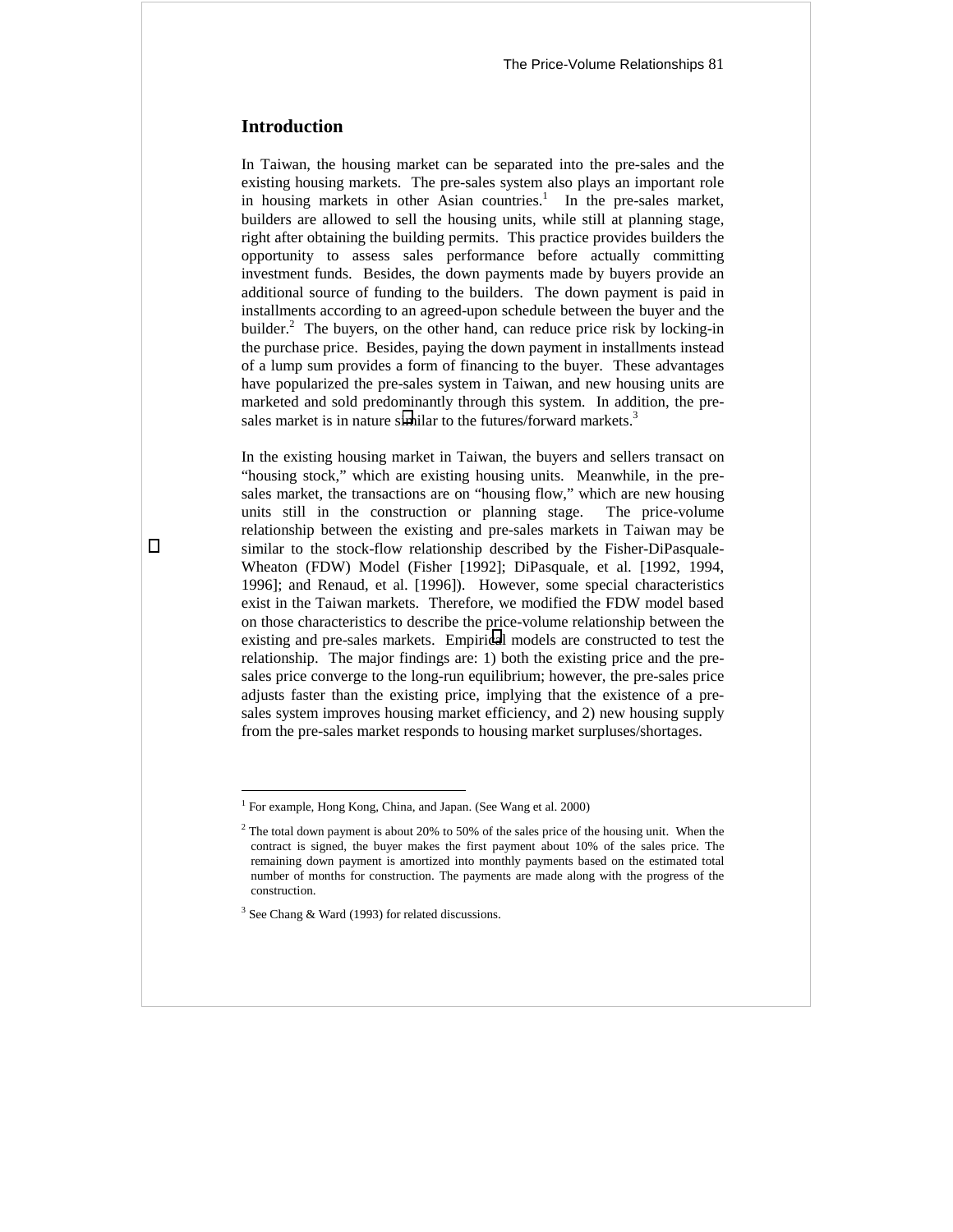82 Hua, Chang and Hsieh

 $\overline{a}$ 

The following section reviews the conventional housing stock-flow model. Section III describes the special characteristics of the housing markets in Taiwan. The empirical models are derived in Section IV, and the test results are discussed in Section V. Section VI concludes this paper. The data are described in the Appendix.

# **The Housing Stock-Flow Model**

The Fisher-DiPasquale-Wheaton (FDW) model analyzes the stock-flow relationship of housing markets. New housing supply through the flow market should adjust to eliminate the shortage/surplus in the stock market to reach the overall equilibrium. The model assumes that housing supply is fixed in the short run, and the price of housing services is determined by housing supply and demand. This price is the market rent. In turn, the market rent and the discount rate determine the price of housing stock, and the price of housing stock and construction costs jointly determine the number of housing starts (Smith [1974] and Smith, et al. [1988]).

The model is later extended to incorporate the concepts of housing consumption and investments.<sup>4</sup> The housing stock market is defined as the space market to describe the relationship between rent and housing supply and demand. The housing flow market is defined as the asset market to describe the relationship between housing supply and construction costs/investment profits.

On one hand, the rent level in the stock market affects the price level in the flow market. In addition, adjustment in housing supply by the flow market serves to reduce the housing shortage/surplus in the stock market. In equilibrium, the supply should equal the shortage/surplus. When the market is not in equilibrium, housing prices, and consequently the new housing supply, would adjust via the change in market rents. This process continues until equilibrium is reached as shown in Figure 1.

However, due to incomplete information on the housing market, coupled with the construction lag, the adjustment in new housing supply may not perfectly match the shortage/surplus in the housing market. Therefore, this adjustment in response to the shortage/surplus should exhibit a continuous and dynamic process.

<sup>&</sup>lt;sup>4</sup> Here "housing consumption" means the consumption by the general public; whereas "housing investment" means the investment/construction by the developers/builders. These are not the same as the housing investment and consumption behaviors described by recent literature.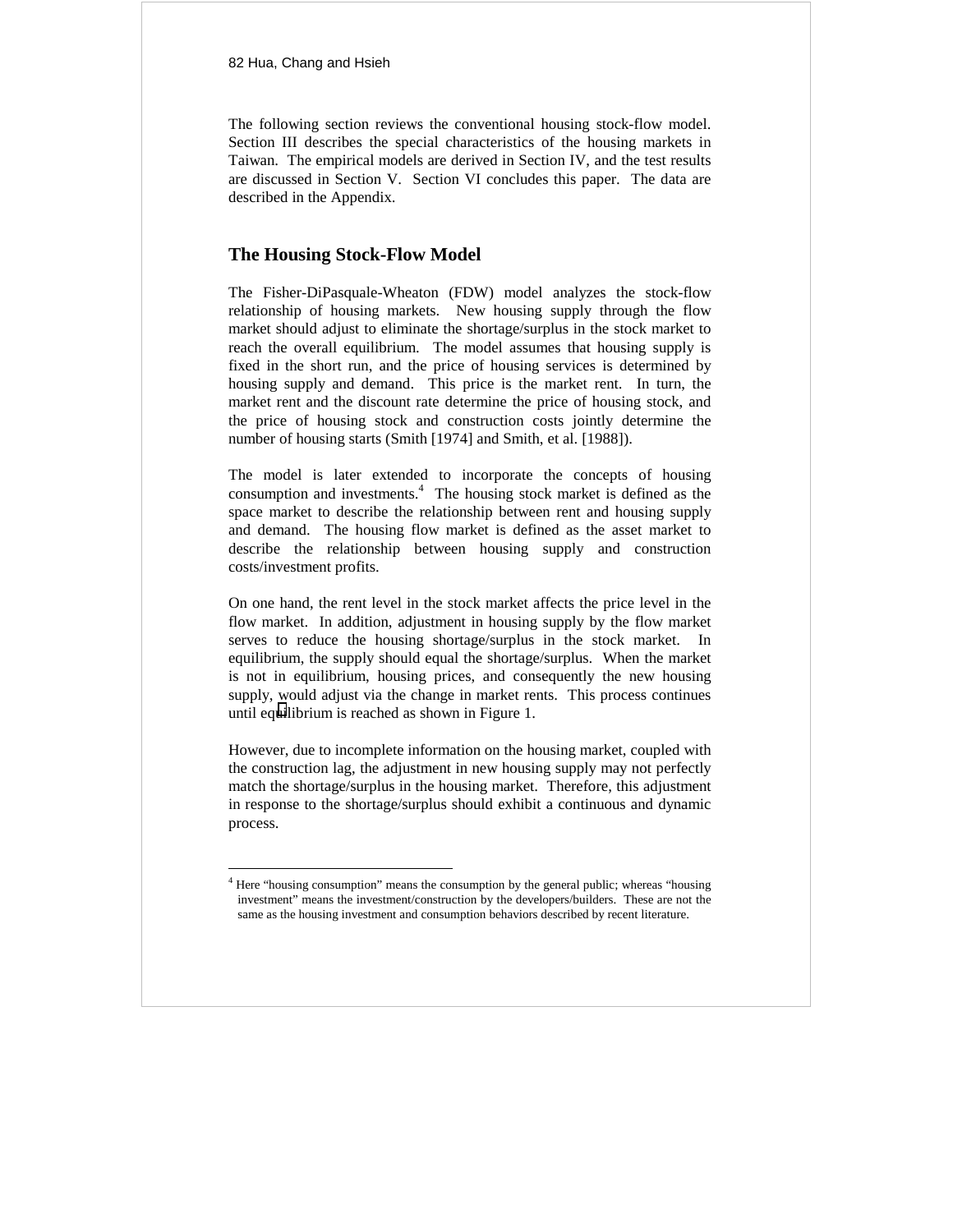



P: Housing Price, ST: Housing Stock, COST: Construction Costs, R: Housing Rent,

d: Housing Depreciation Rate, D: Housing Demand, i: Discount Rate, QNEW: New Housing Supply

Using a 1963-1990 American housing data set, DiPasquale, et al. (1994) found that the annual adjustment rate at which the housing price adjusts to the long-run equilibrium is 0.29, and the annual adjustment rate at which the housing supply converges to the long-run equilibrium is  $0.02$ <sup>5</sup>. These results indicate that price and volume in the US market adjust to the long-run equilibrium.

## **Special Characteristics of the Taiwan Housing Markets**

In Taiwan, the existing housing market can be treated as the stock market, and the pre-sales market the flow market. Due to the construction lag, newlycompleted housing units may not accurately represent the current housing flow in Taiwan. In the pre-sales market, housing units are already put on the market even when they are still at the planning or construction stages. Therefore, housing supply through the pre-sales system can be adjusted according to the changes in housing demand and economic outlook. Consequently, the problem arising from the construction lag may not be so acute. Pre-sales housing supply is also an investment decision for the builders. The decision takes into account the pre-sales housing price, construction and development costs, and other economic factors.

 $\overline{a}$ 

 $<sup>5</sup>$  The data of current new housing construction are used to proxy housing flow. They are not</sup> adjusted for the time lag caused by construction. The reason could be that in the U.S., houses are built in single units and mainly in wood, which take a much shorter time to complete. In contrast, in Taiwan, housing units are built in the form of a large apartment complex and predominantly in concrete.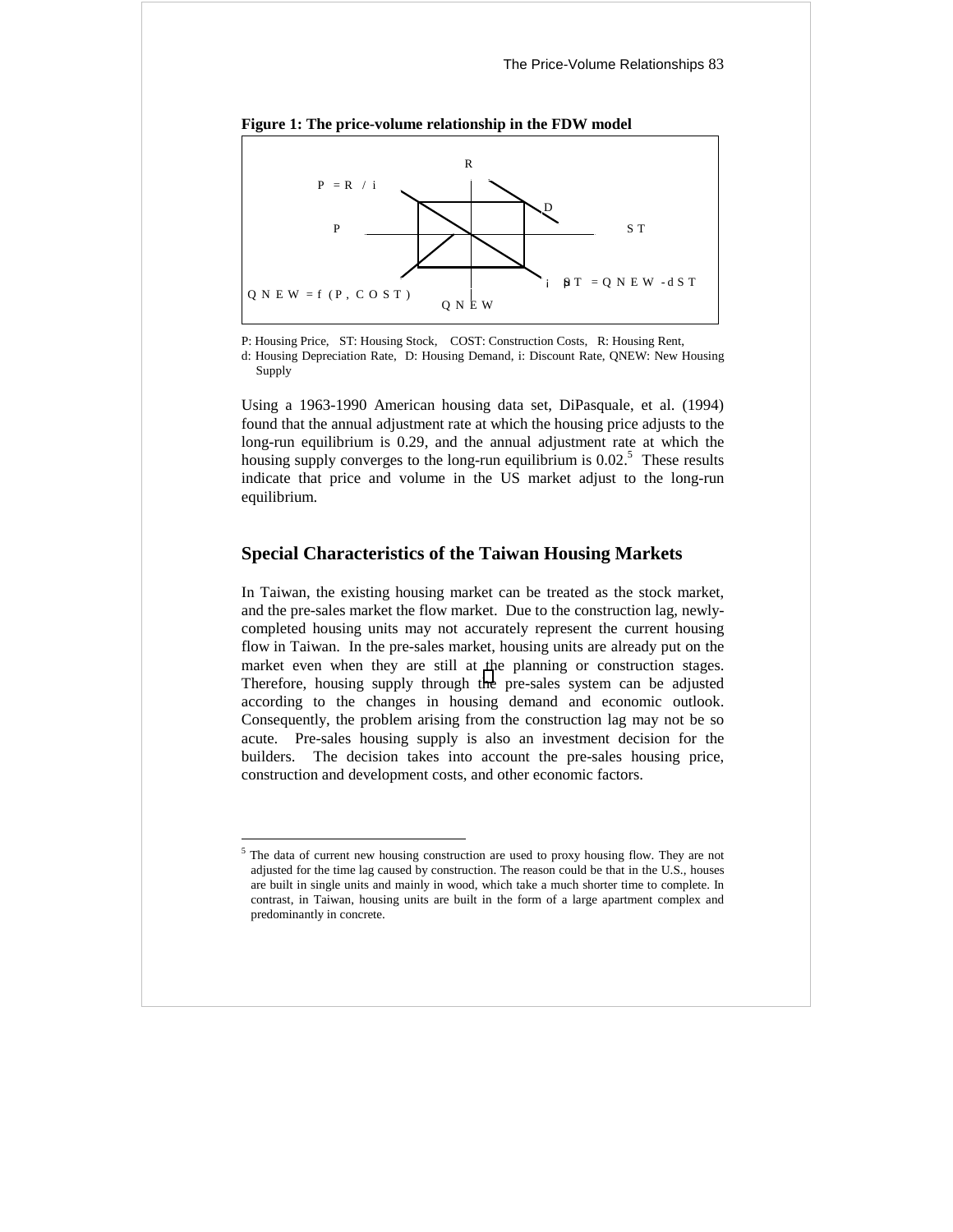$\overline{a}$ 

In the FDW model, prices of new housing units are determined by discounting the rent. In the pre-sales market, housing price is not determined solely by supply and demand. The pre-sales market is in nature similar to a futures/forward market, and the pre-sales price is determined by the price of the housing stock,<sup>6</sup> carrying costs and expected future price changes, and minus a risk premium<sup>7</sup> (see Pai [1996], and Chang and Ward [1993]).<sup>8</sup>

The pre-sales market tends to react to future market conditions, and adjusts the price earlier than the existing market for at least two reasons:

In the pre-sales market, the suppliers are professional developers/builders who market the whole housing project, which typically includes a large number of housing units. Meanwhile, the suppliers in the existing market are individuals who usually just market their own homes. The developers/builders in the pre-sales market are analogous to portfolio managers in the securities market, while the individual suppliers in the existing market are analogous to individual investors. The former is generally deemed more efficient in gathering and using information than the latter for reasons such as economies of scale in information costs. Since prices reflect information, pre-sales price should adjust faster than existing price.

In the pre-sales market, housing supply can be adjusted at a lower cost. In this market, sales can be made as soon as construction permits are obtained. Therefore, if demand rises, housing supply can be increased faster than in the existing market. On the other hand, if demand drops, supply can be reduced by simply canceling the construction project. If the lower demand is due to the switch in consumer preference in product design (e.g., the size of the housing units), the builder can simply redesign the products. The lower adjustment costs also make adjustments in price easier. This also contributes to the faster price adjustment in the pre-sales market.

 $6$  According to Pai (1996) the difference between the pre-sales price and the existing housing price depends in part on expected future economic condition.

 $<sup>7</sup>$  The risk premium in the pre-sales price reflects the uncertainty in construction quality, the</sup> completion and delivery of the house, the title of the property, etc.

<sup>&</sup>lt;sup>8</sup> According to Pai (1996), PP is equal to PS (1+c (·)), where PP is the pre-sales price, PS is the existing housing price, and c is the coefficient for carrying cost (A). Carrying cost is a function of the existing housing price, down payment ratio, the sum of the monthly payments, interests rates, property taxes, the discount rate, time to completion and delivery of the housing unit, and title insurance fee as a percentage of the sales price. When this coefficient is greater (smaller) than zero, the pre-sales price changes at a rate higher (lower) than the existing housing price.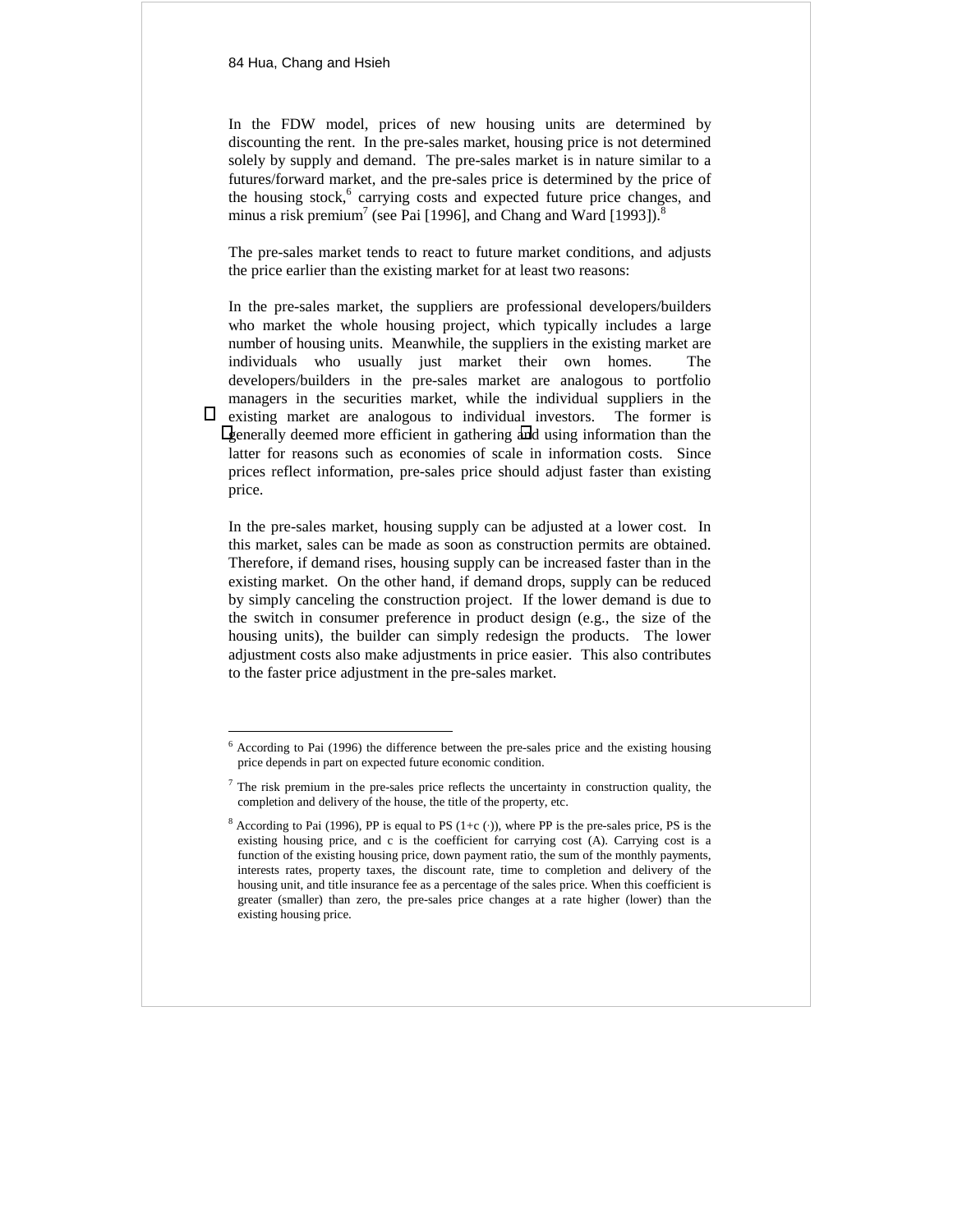As a result, the pre-sales price becomes a leading indicator for the existing price. In summary, the pre-sales price affects the existing price directly due to its leading role, and indirectly through its impact on housing supply. Therefore, the change in housing price may not completely come from the change in rent resulting from changes in housing supply and demand.

Although the pre-sales and the existing markets appear to operate independently, they are in fact mutually related via a number of price-volume relationships. The equilibrium is reached when the adjustment in supply, determined by the price and construction costs in the pre-sales market, equals the shortage/surplus in the existing market. That is, when a surplus (shortage) exists, the price of existing housing falls (rises), and people anticipate a housing market downturn (upturn), which causes a decrease (increase) in the pre-sales price and a reduction (addition) of housing stock in the coming period. This process continues until the equilibrium is reached.

# **Empirical Models**

 $\overline{a}$ 

#### *Relationship Between Housing Price and Supply*

The existing research appears to reach the consensus that demand in the existing market  $(QE_t^d)$  is determined by the existing housing price (PS) and demand propensity, which in turn are determined by the total number of households (H) and income levels (Y); the impact of existing housing price should be negative  $(a_1 < 0)$  and the impact of demand propensity should be positive (a<sub>2</sub>, a<sub>3</sub> > 0). When housing demand exists in both the existing and pre-sales markets, the increase in pre-sales price (PP) would result in the switch of housing demand from the pre-sales to the existing market, and vice versa. Consequently, the change in pre-sales price affects housing demand in the existing market  $(a_4 > 0)$ .

$$
QE_{t}^{d} = a_{0} + a_{1}PS_{t} + a_{2}H_{t} + a_{3}Y_{t} + a_{4}PP_{t}
$$
\n(1)

On the other hand, short-term supply in the existing housing market depends on how many housing units enter the market for sale. Therefore, supply in the existing housing market ( $QE^s$ ) is affected by both the housing stock (ST) and the existing housing price  $(PS)$ .<sup>9</sup> The coefficients  $b_1$  and  $b_2$  in the following equation are expected to be greater than 0.

<sup>&</sup>lt;sup>9</sup> In the conventional housing stock-flow model, the stock market is determined by aggregate supply and aggregate demand for housing services. Equation (2) however, focuses on the short-term supply; that is, housing units that are already "on the market" or are ready to enter the market in a very short time. In this equation, the existing price (PS) affects the propensity to sell and the housing stock (ST) proxies the potential supply scale.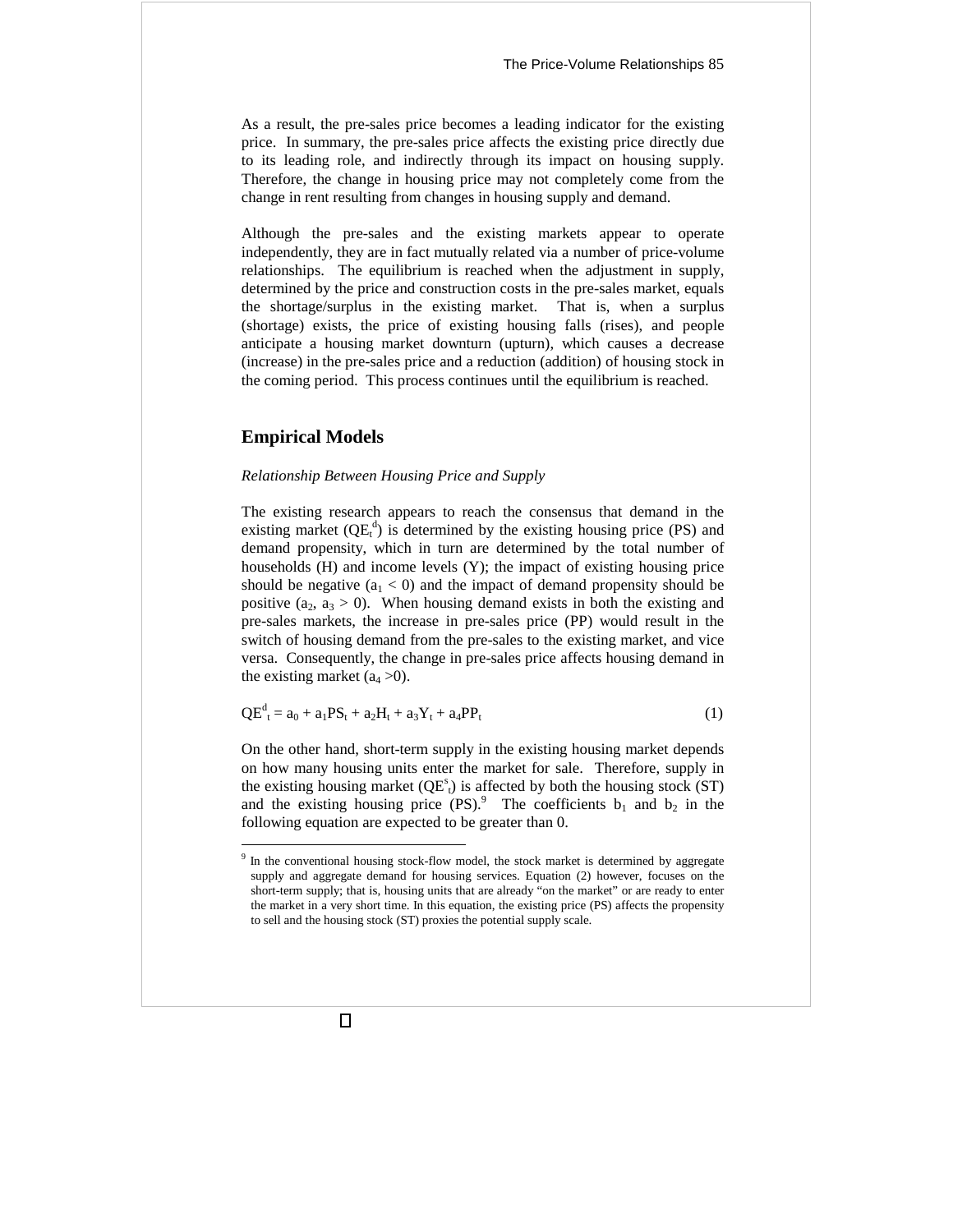$$
QE_t^s = b_0 + b_1 PS_t + b_2 ST_t \tag{2}
$$

In equilibrium,

$$
QE_{t}^{d} = QE_{t}^{s}
$$
 (3)

Substituting Equations (1) and (2) for (3) yields Equation (4) below, in which the existing price is a function of the number of households, income, presales price, and housing stock.

$$
PS_t = (a_0 - b_0)/(b_1 - a_1) + a_2 H_t/(b_1 - a_1) + a_3 Y_t/(b_1 - a_1) + a_4 PP_t/(b_1 - a_1) - b_2 ST_t/(b_1 - a_1)
$$
 (4)

The demand in the pre-sales market  $(QP^d)$  is certainly related to the pre-sales price, and is also influence by the price in the existing market.

$$
QPdt = c0 + c1PPt + c2PSt
$$
  
c<sub>1</sub> < 0 and c<sub>2</sub> > 0. (5)

The supply in the pre-sales market  $(QP<sup>s</sup><sub>t</sub>)$  is determined by pre-sales prices and construction costs (COST).

$$
QP_t^s = d_0 + d_1 PP_t + d_2 COST_t \tag{6}
$$

 $d_1 > 0$  and  $d_2 < 0$ .

In equilibrium, 10

 $\overline{a}$ 

$$
QP_{t}^{d} = QP_{t}^{s}
$$
 (7)

Substituting Equations (5) and (6) for (7) yields Equation (8) below, where the pre-sales price is a function of existing housing price and construction costs.

$$
PP_{t} = (c_{0} - d_{0})/(d_{1} - c_{1}) + c_{2}PS_{t}/(d_{1} - c_{1}) - d_{2} COST_{t}/(d_{1} - c_{1})
$$
\n(8)

Assuming that housing stock at time t represents the equilibrium level (ST\*), the FDW model implies that if the existing housing and pre-sales markets clear simultaneously, the difference in housing stock between times t and t-1

 $10$  The equilibrium here does not mean that the supply from the pre-sales market is completely absorbed. Part of this supply will not be sold until it becomes completed housing units.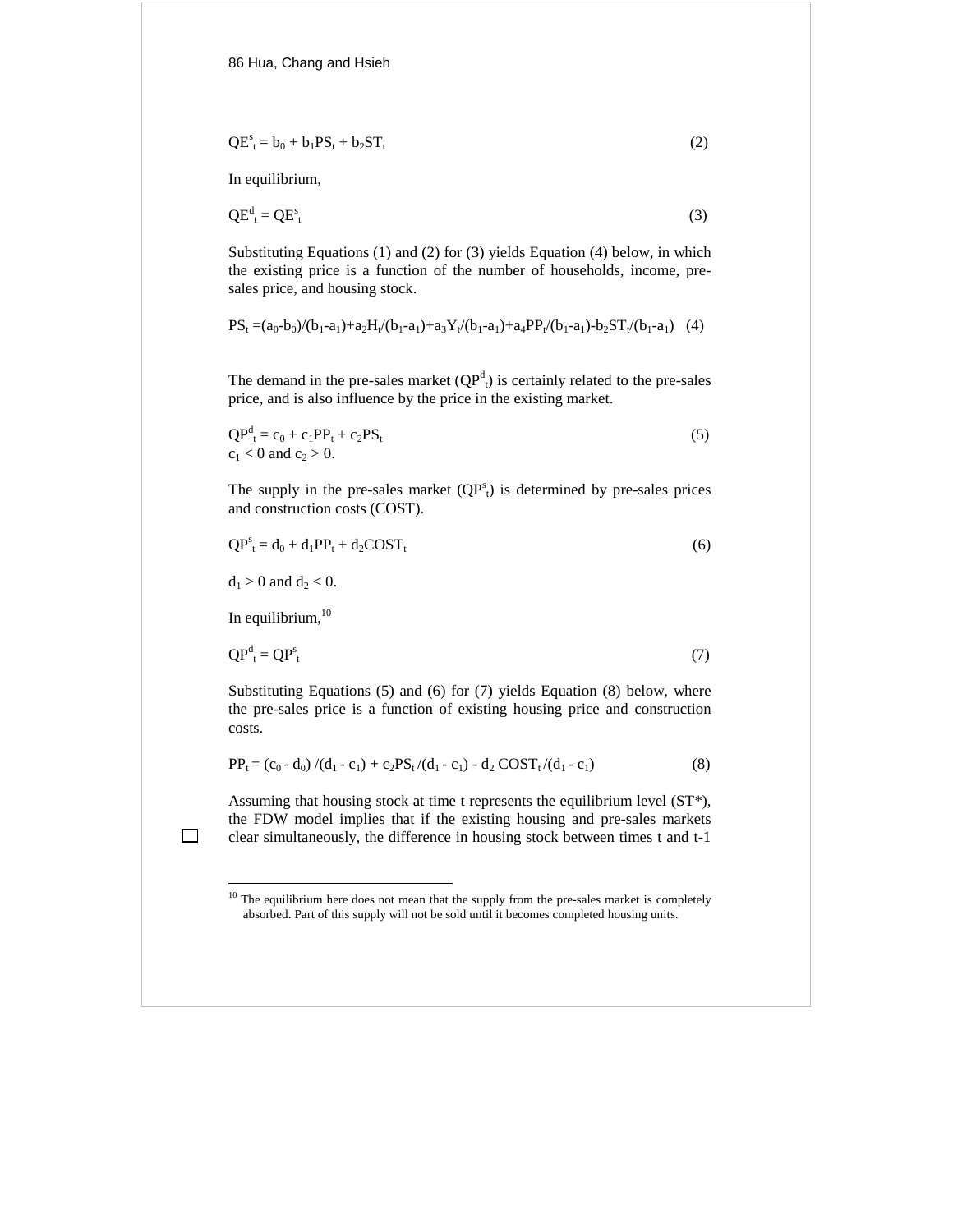should equal the new housing supply at time t  $(NEW_t)^{11}$  NEW<sub>t</sub> is a function of the housing supply provided by the pre-sales market from current as well as previous periods under the notion of perfect expectation ( $\sum QP_s^s$ ; i ≤ t).

Therefore, 
$$
ST_t^* - ST_{t-1} = NEW_t = Q \ (\Sigma QP_s^**)
$$

After rearranging,

$$
ST_t^* = Q \left( \sum QP_i^s \right) + ST_{t-1} \tag{9}
$$

In equilibrium, the existing housing market and the pre-sales market should clear simultaneously; that is, prices and volumes in both markets should settle at the same time. In order to empirically estimate the price-volume relationship between the pre-sales and the existing housing markets, Equations (4), (8), and (9) are transformed into econometric models (10), (11), and (12) below.

$$
PS_t = \alpha_0 + \alpha_1 H_t + \alpha_2 Y_t + \alpha_3 PP_t + \alpha_4 ST_t + \epsilon_1
$$
\n(10)

 $\alpha_0 = (a_0 - b_0) / (b_1 - a_1), \alpha_1 = a_2 / (b_1 - a_1) > 0, \alpha_2 = a_3 / (b_1 - a_1) > 0, \alpha_3 = a_4 / (b_1 - a_1) >$ 0,  $\alpha_4 = -b_2 / (b_1 - a_1) < 0$ 

$$
PP_t = \gamma_0 + \gamma_1 PS_t + \gamma_2 COST_t + \varepsilon_2 \tag{11}
$$

$$
\gamma_0 = (c_0 - d_0) / (d_1 - c_1), \gamma_1 = c_2 / (d_1 - c_1) > 0, \gamma_2 = -d_2 / (d_1 - c_1) > 0
$$

$$
ST_t = \delta_0 + \delta_1 Q P_{t}^s + \delta_2 Q P_{t-1}^s + \delta_3 ST_{t-1} + \varepsilon_3
$$
\n
$$
(12)
$$

 $\delta_1 > 0$ ,  $\delta_2 > 0$ ,  $\delta_3 > 0$ 

 $\overline{a}$ 

## *Adjustment Rates in Housing Price and Supply*

In the FDW model, housing price and supply adjust to the long-run equilibrium, and market supply and demand clear simultaneously. In reality however, due to insufficient information, as well as the construction lag, the market mechanism may not work as perfectly as described by the model. Nevertheless, in theory at least, as long as the market mechanism is working, when the price and volume is not in equilibrium, the price and supply/demand should work to eventually close the gap. If this is true, the

 $11$  In the empirical tests, the data for the housing stock are end-of-period numbers, so the amount of housing demolition is already excluded. In addition, the housing stock is represented by the number of housing units, so depreciation would not be a problem.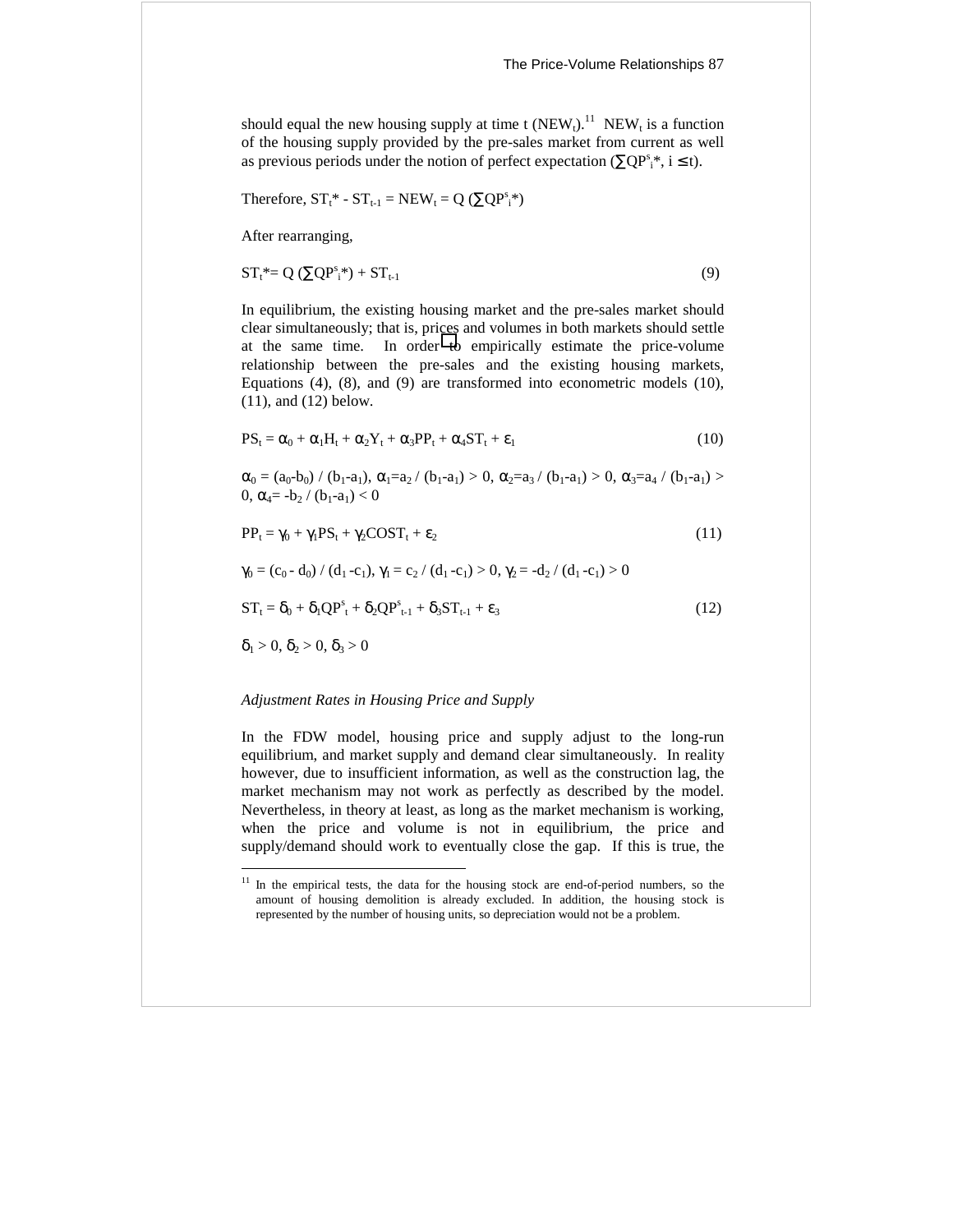annual change in housing price at time t should be equal to the equilibrium price at time t ( $P_t^*$ ) minus the price at time t – 1 ( $P_{t-1}$ ), multiplied by the price adjustment rate  $(\pi)$ .<sup>12</sup>

$$
P_t - P_{t-1} = \pi (P_t^* - P_{t-1}).
$$

After rearranging.

 $\overline{a}$ 

$$
\mathbf{P}_{t} = \pi \mathbf{P}_{t}^{*} + (1 - \pi) \mathbf{P}_{t-1} \tag{13}
$$

Substituting Equations (10) and (11) into (13) yields Equations (14) and (15), where  $\Phi$  and  $\Psi$  denote the adjustment rate for existing price and pre-sales price respectively.

$$
PS_{t} = \pi_{0} + \pi_{1}ST_{1} + \pi_{2}H_{t} + \pi_{3}Y_{t} + \pi_{4}PP_{t} - \Phi PS_{t-1} + \mu_{1}
$$
\n(14)

$$
PP_t = \theta_0 + \theta_1 \text{COST}_t + \theta_2 \text{PS}_t - \text{PPP}_{t-1} + \mu_2 \tag{15}
$$

The change in housing supply at time t  $(\Delta ST_t)$  is equal to the equilibrium housing stock ( $ST_t^*$ ) minus the housing stock at time t-1 ( $ST_{t-1}$ ), multiplied by the supply adjustment rate (η).  $\Delta ST$  is equal to NEW<sub>t</sub>. Therefore,

$$
\Delta ST_t = NEW_t = \eta(ST_t^* - ST_{t-1})
$$
\n(16)

Substituting Equation (12) into (16) yields Equation (17), where  $\Omega$  is the housing flow adjustment rate.

$$
NEW_{t} = \eta_{0} + \eta_{1} \ QP_{t}^{s} + \eta_{2} \ QP_{t-1}^{s} + \eta_{3} \ QP_{t-2}^{s} - \Omega ST_{t-1} + \mu_{3}
$$
 (17)

 $\Omega$  reveals how fast the pre-sales housing supply adjusts to shortage/surplus. A low  $\Omega$  indicates that when there is a surplus (shortage) in the existing market, the supply in the pre-sales market decreases (increases) at a lower speed.

 $12$  The adjustment rate tells us the magnitude at which the underlying variable (price or volume) adjusts to the equilibrium per year.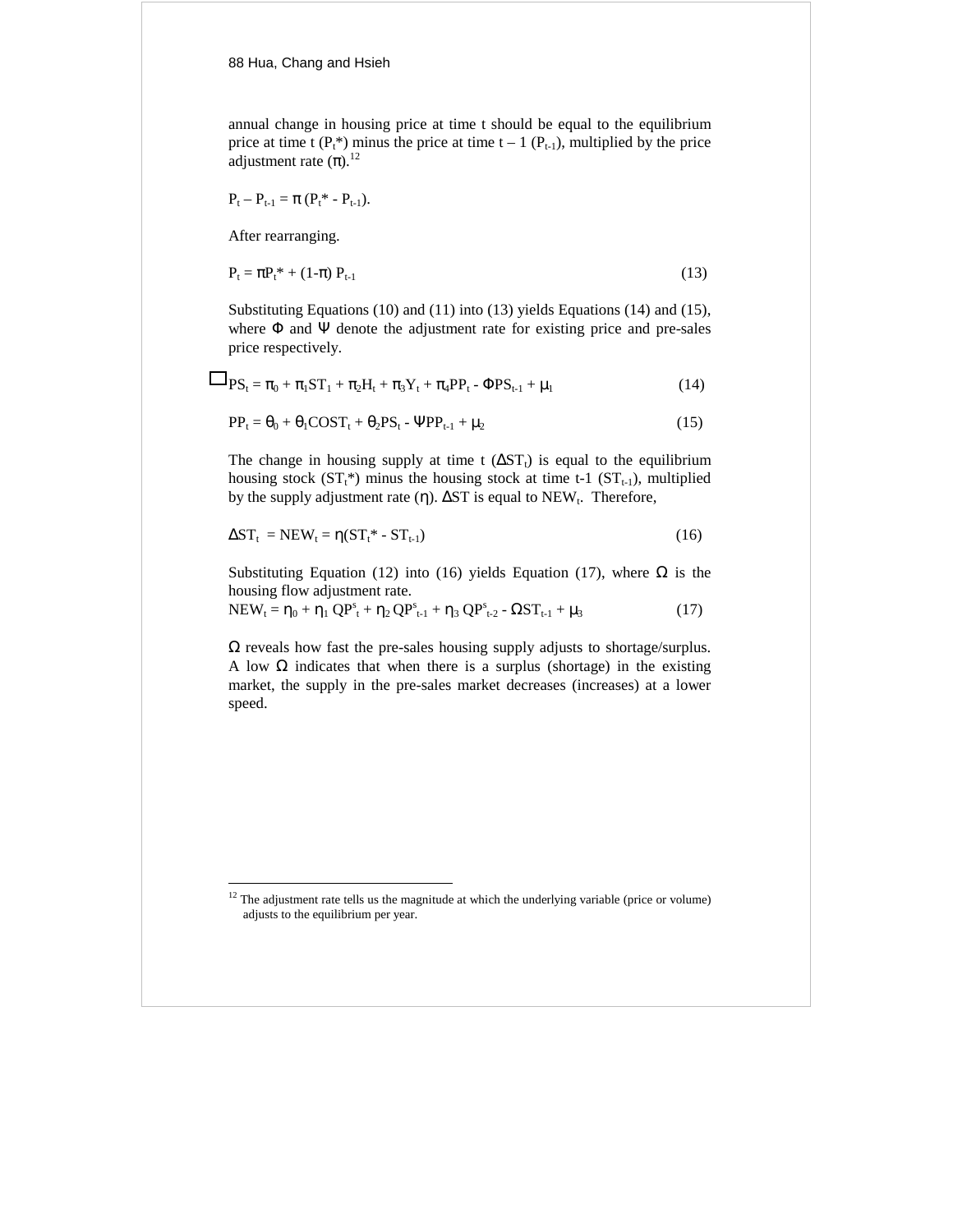# **Empirical Results**

 $\overline{a}$ 

#### *Price-Volume Relationship*

We used the two-stage least squares regressions to estimate the log-log form of equations (10) to (12). In this system, the pre-sales price (PP), the existing price (PS), and the housing stock (ST) are simultaneous. A dummy variable is included in the models to account for the structural change in the data.<sup>13</sup> Table 1 contains the simple statistics for the variables. The results are shown in Table 2 and are discussed as follows:

|                       | pre-sale<br>housing<br>price index | existing<br>housing<br>price index | housing<br>stock<br>(units) | new<br>constructed<br>area $(m2)$ | construction<br>permit areas<br>(m <sup>2</sup> ) | disposal<br>income<br>per month | households | construction<br>cost index |
|-----------------------|------------------------------------|------------------------------------|-----------------------------|-----------------------------------|---------------------------------------------------|---------------------------------|------------|----------------------------|
| Average               | 74.34                              | 80.40                              | 634,315                     | 2.200.211                         | 1.825.963                                         | 55.700                          | 685.987    | 118.04                     |
| Standard<br>deviation | 35.64                              | 34.38                              | 181.241                     | 1.094.370                         | 1.477.080                                         | 27.314                          | 169.406    | 35.86                      |
| Maximum               | 117.46                             | 122.81                             | 837.553                     | 4.329.046                         | 5.117.398                                         | 93.466                          | 869.803    | 166.39                     |
| Minimum               | 22.54                              | 31.82                              | 191.003                     | 1.000.083                         | 438.778                                           | 9.456                           | 142.886    | 37.49                      |

**Table 1: Simple Statistics for the Variables1973-1999**-

The change in the existing housing price has a positive impact on pre-sales price with a coefficient of 1.38. The pre-sales price also has a positive impact on existing housing price with a coefficient of 0.64. New housing supply from the pre-sales market significantly affects housing stock with a coefficient of -0.03.

Both the income level and the number of households have a positive impact on the existing price. The coefficient for the income level is 0.09, and for the number of households 1.73. Besides, housing stock exhibits an inverse relationship with the existing housing price with a coefficient of –1.08. These results indicate that the existing housing price is indeed governed by market supply and demand

<sup>&</sup>lt;sup>13</sup> As shown in Appendix, housing price experienced a dramatic change around 1991 and housing stock continued to rise till the same year and then leveled-off. We use the ADF model to perform stationary tests and find that the original data for NEW, ST, PS, and PP exhibit I (1). After taking the log on the variables and adding the dummy variable to account for the structural change, we find that they become I (0).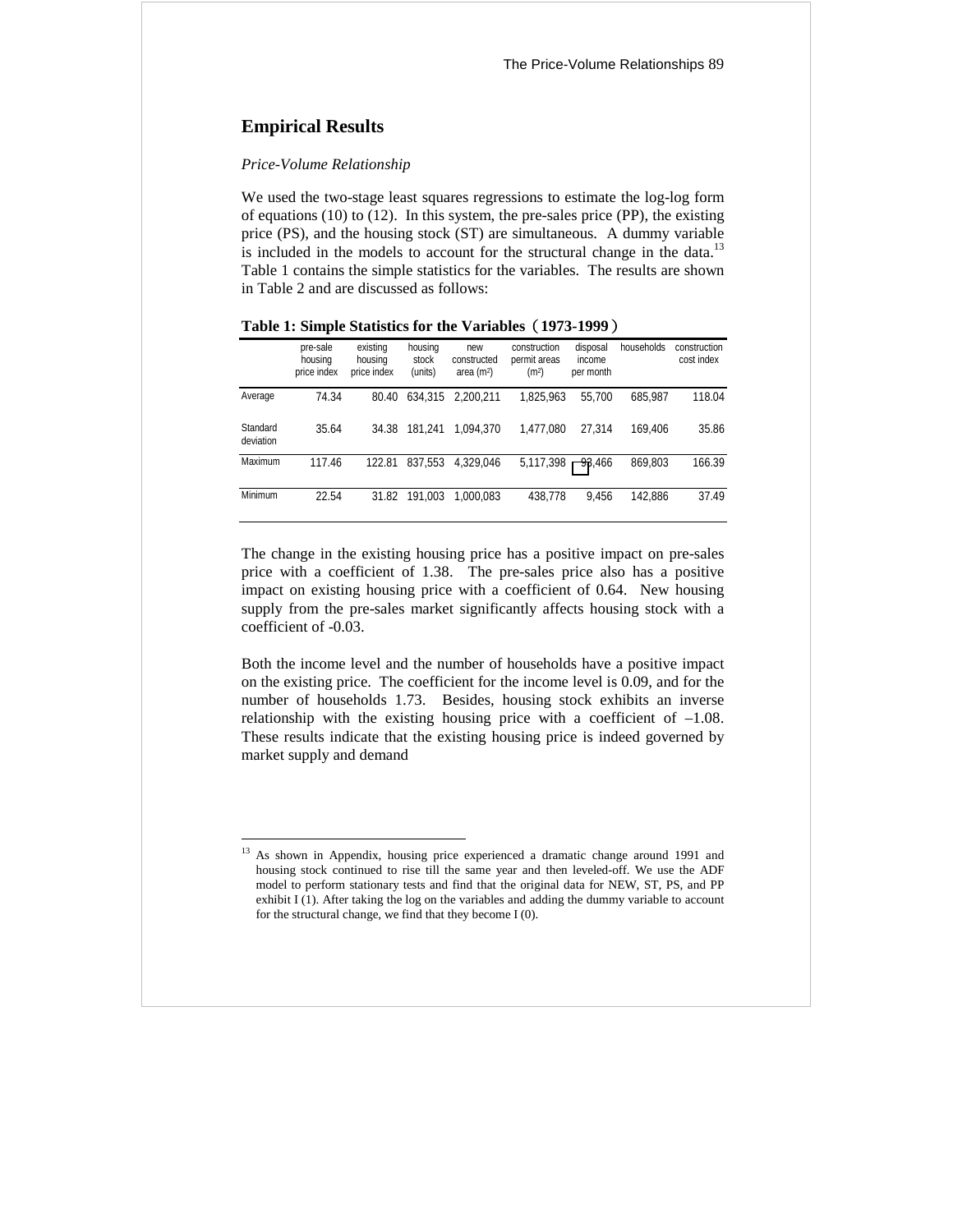90 Hua, Chang and Hsieh

| Variables            | Existing   | Pre-sales | Housing      |  |
|----------------------|------------|-----------|--------------|--|
|                      | Price      | Price     | <i>Stock</i> |  |
| Intersection         | $-8.27$    | $-2.80**$ | 1.89**       |  |
|                      | $(-1.48)$  | $(-5.20)$ | (4.868)      |  |
| Pre-sales Price (PP) | $0.64**$   |           |              |  |
|                      | (6.82)     |           |              |  |
| Existing Price (PS)  |            | $1.38**$  |              |  |
|                      |            | (8.05)    |              |  |
| Income $(Y)$         | $0.09*$    |           |              |  |
|                      | (1.713)    |           |              |  |
| Households (H)       | $1.73*$    |           |              |  |
|                      | (2.30)     |           |              |  |
| Construction costs   |            | 0.24      |              |  |
| (COST)               |            | (1.38)    |              |  |
| Housing stock (ST)   | $-1.08*$   |           |              |  |
|                      | $(-2.548)$ |           |              |  |
| $ST_{t-1}$           |            |           | $0.91**$     |  |
|                      |            |           | (46.16)      |  |
| Supply of pre-sales  |            |           | $-0.03*$     |  |
| houses (QP)          |            |           | $(-2.41)$    |  |
| $QP_{t-1}$           |            |           | $-0.01$      |  |
|                      |            |           | $(-0.60)$    |  |
| Dummy Variable       | $-0.18*$   | $-0.29*$  | $-0.06*$     |  |
|                      | $(-2.85)$  | $(-2.64)$ | $(-2.46)$    |  |
| $\overline{R^2}$     | 0.9579     | 0.9516    | 0.9959       |  |

## **Table 2: The Price-Volume Relationship of Pre-Sales and Existing Markets**

\*\* Significant at 1%. \* Significant at 5%.

.

 $\overline{a}$ 

# **The Adjustment Rates of Price and Supply**

To test whether price and volume adjust to long-run equilibrium, we used two-stage regressions to estimate the simultaneous system of Equations (14), (15), and (17) in log-log form. In this system, the pre-sales price (PP) and the existing price (PS) are simultaneous. The results (see Table 3) show that the price adjustment rate in the existing market is 0.29, and in the pre-sales market  $0.35$ .<sup>14</sup> These numbers indicate that in Taiwan, housing prices work

<sup>&</sup>lt;sup>14</sup> According to the empirical model, the price adjustment rate in the existing housing market is equal to 1 minus the regression coefficient; that is, 1-0.71=0.29. If the regression coefficient is significantly different from zero, then the adjustment rate is significantly different from 1. The t-values for the regression coefficient for the existing housing market and the pre-sales market are 5.13 and 4.17 respectively. Thus, both coefficients are statistically significant at the 99% level.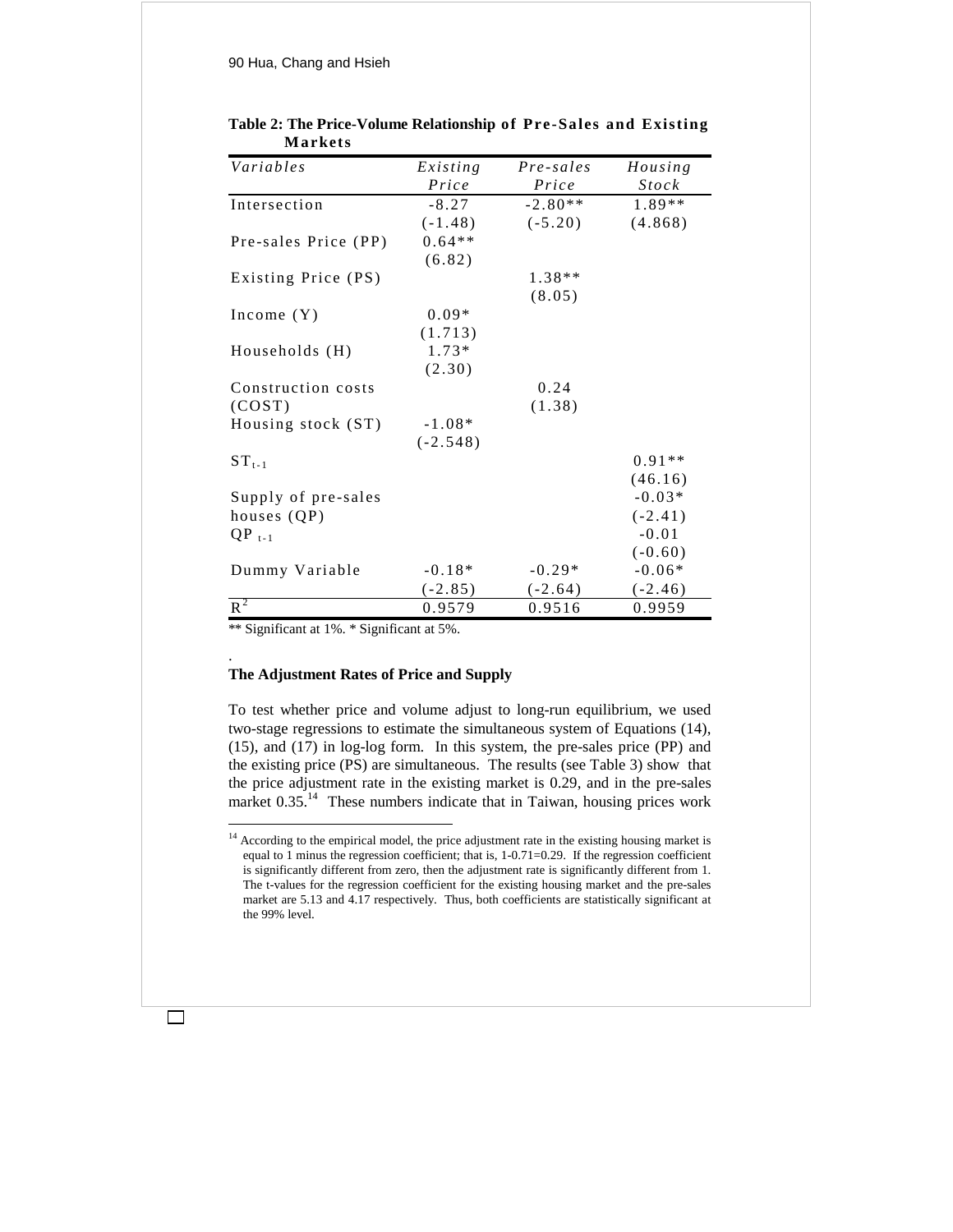to reduce the gap between demand and supply. The higher adjustment rate for the pre-sales price indicates that it reflects market conditions faster than the existing price. The housing stock at t-1 is related to the new supply from the pre-sales market with a coefficient of –0.36, indicating that new supply from the pre-sales market converges to the long-run equilibrium (see also Wang, et al., 2000).

|                                                                      | Existing<br>Price<br>(PS)                                              | Pre-sales<br>Price (PP)      | Supply of<br>New<br>Constructed<br>Houses |
|----------------------------------------------------------------------|------------------------------------------------------------------------|------------------------------|-------------------------------------------|
|                                                                      |                                                                        |                              | (NEW)                                     |
| Intersection                                                         | $-13.92*$<br>$(-2.70)$                                                 | $-1.59*$<br>$(-2.41)$        | $13.71***$<br>(3.04)                      |
| Pre-sales Price (PP)                                                 | $0.18*$<br>(1.73)                                                      |                              |                                           |
| $PP_{t-1}$                                                           |                                                                        | $0.65***$                    |                                           |
| <b>Existing Price (PS)</b>                                           |                                                                        | (4.17)<br>$0.85**$<br>(3.72) |                                           |
| $PS_{t-1}$                                                           | $0.71***$                                                              |                              |                                           |
| <b>Housing Stock</b><br>$(ST_{t-1})$<br>Income (Y)<br>Households (H) | (5.13)<br>$-0.10$<br>$(-0.187)$<br>0.42<br>(1.66)<br>$1.50*$<br>(2.32) |                              | $-0.36*$<br>$(-1.77)$                     |
| Construction<br>costs<br>(COST)                                      |                                                                        | $-0.08$<br>$(-0.39)$         |                                           |
| Supply of pre-sales<br>houses (QP)<br>$QP_{t-1}$                     |                                                                        |                              | 0.16<br>(1.09)<br>0.12<br>(0.70)          |
| $QP_{t-2}$                                                           |                                                                        |                              | 0.13                                      |
| Dummy Variable                                                       | 0.08<br>(0.70)                                                         | $-0.38**$<br>$(-3.09)$       | (0.97)<br>0.07<br>(0.225)                 |
| $R^2$                                                                | 0.9778                                                                 | 0.9538                       | 0.7138                                    |
| <b>Adjustment rate</b>                                               | $0.29**$                                                               | $0.35**$                     | $0.36*$                                   |

## **Table 3: The Adjustment Rates of Housing Price and Volume**

\*\* Significant at 1%. \* Significant at 5%.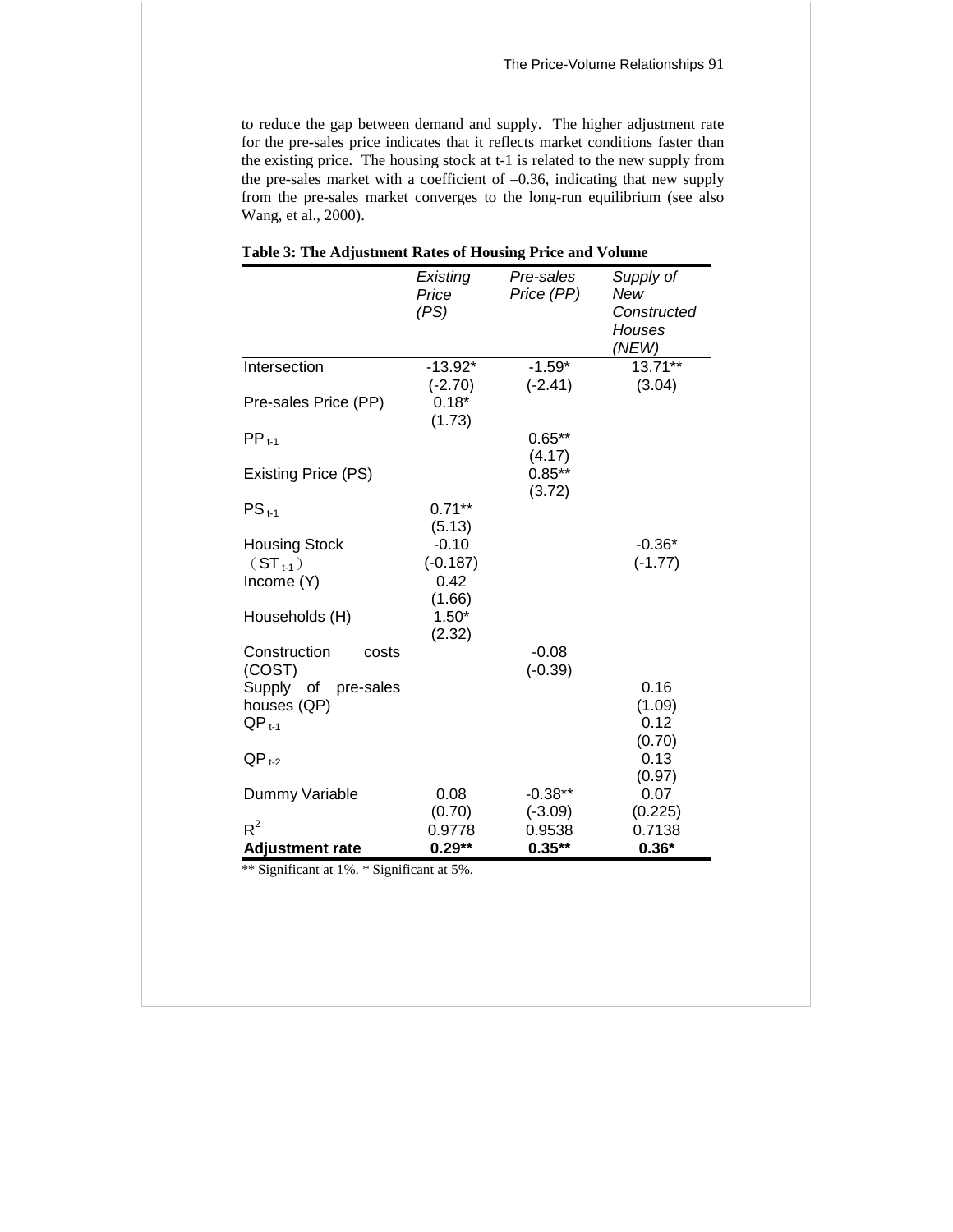# **Conclusions**

The Taiwan housing market can be separated into pre-sales and existing housing markets. This paper redefines the relationship between the housing stock and flow markets based on some special market characteristics in Taiwan. Empirical models are formulated to test the price-volume relationship between the pre-sales and the existing markets. The results are: 1) the pre-sales and existing prices are mutually and positively related; 2) the existing price is governed by supply and demand; 3) both the pre-sales and existing prices converge to the long-run equilibrium; however, the pre-sales price adjusts at a faster speed, implying that the existence of the pre-sales system improves market efficiency in Taiwan; and 4) the pre-sales supply is affected by the previous housing stock, implying that pre-sales supply responds to housing surpluses/shortages.

# **References**

Chang, C. O., and Hua, C. C., (1996), The Relationship between Housing Transaction Price and Volume in Taiwan, presented at the 1996 ENHR Conference in Denmark.

Chang, C. O., (1999), Housing Information Quarterly, the Ministry of Interior Project. (in Chinese)

Chang, C. O. and Lin, C. C., (1995), The Relationship between Real Estate Cycles and Macro Economic Cycles, National Science Council Research Project. (in Chinese)

Chang, C. O. and Ward, C., (1993), Forward Pricing and the Housing Market: The Pre-Sales Housing in Taiwan, *Journal of Property Research*, **10**, 217-227.

DiPasquale, D. and Wheaton, W. C., (1992), The Markets for Real Estate Assets and Space: A Conceptual Framework, *The AREUEA Journal*, **10**, 1, 181-197.

DiPasquale, D. and Wheaton, W. C., (1994), Housing Market Dynamics and the Future of Housing Prices, *Journal of Urban Economics*, **35**, 1-22.

DiPasquale, D. and Wheaton, W.C., (1996), *Urban Economics and Real Estate Markets*, Englewood Cliffs, NJ: Prentice Hall.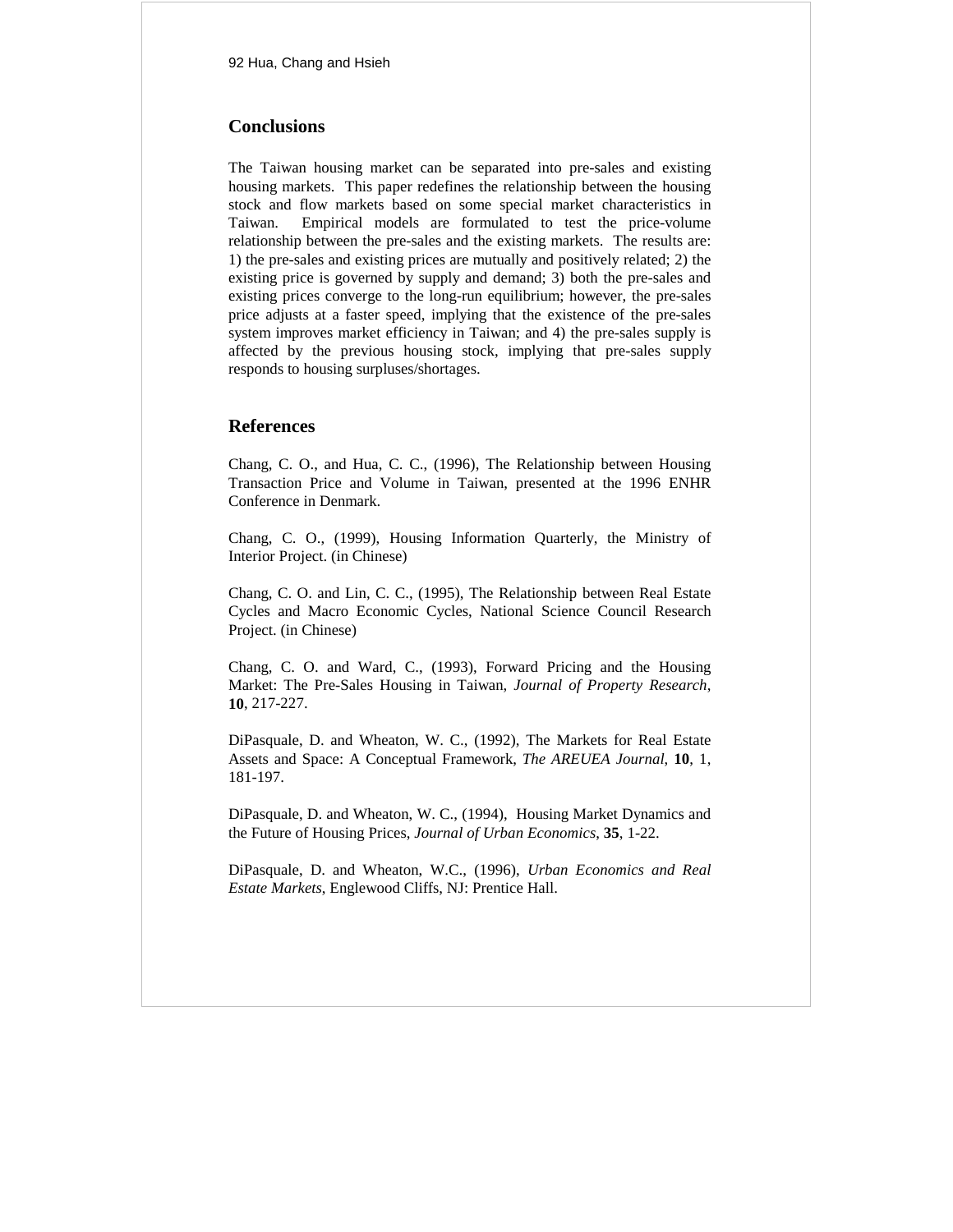Fisher, J. D., (1992), Integrating Research on Markets for Space and Capital, *The AREUEA Journal*, **20**, 1, 161-180.

Lin, Vickey C. C., (1998), Market Efficiency Test of Pre-sales and Existing House on Taiwan Market, *Journal of Management*, **15**, .4 (in Chinese)

Muth, R. F., (1960), The Demand for Non-Farm Housing, in *The Demand for Durable Goods*, Edited by A. Harberger, Chicago: University of Chicago Press, 29-96.

Olsen, E. O., (1969), A Competitive Theory of the Housing Market, *American Economic Review*, **59**, 612-22.

Pai, C. A., (1996), Applying Forwards and Futures Pricing Theories to Study Pre-Sales Housing Price, Ph.D. Dissertation of Department of Land Economics in National Chengchi University, Taipei, Taiwan. (in Chinese)

Renaud, B. M., (1997), The 1985 to 1994 Global real Estate Cycle: An Overview, *Journal of Real Estate Literature*, **5**, 13-44.

Renaud, B. M., Pretorius, F., and Pasadilla, B. O., (1996), The Use of the Modern Real Estate Paradigm in Comparative Work: A Test for Hong Kong, presented at the 5th Annual AREUEA International Real Estate Conference.

Smith, L. B., (1974), A Note on the Price Adjustment Mechanism for Rental Housing, *American Economic Review*, **64**, 3, 478-81.

Smith, L. B., Rosen, K. T. and Fallis, G., (1988), Recent Developments in Economic Models of Housing Markets, *Journal of Economic Literature*, **26**, 29-64.

Wang, K., Zhou, Y., Chan, S. H., and Chau, K. W., (2000), Over-Confidence and Cycles in Real Estate Markets: Cases in Hong Kong and Asia, *International Real Estate Review*, **3**, 1, 93-108